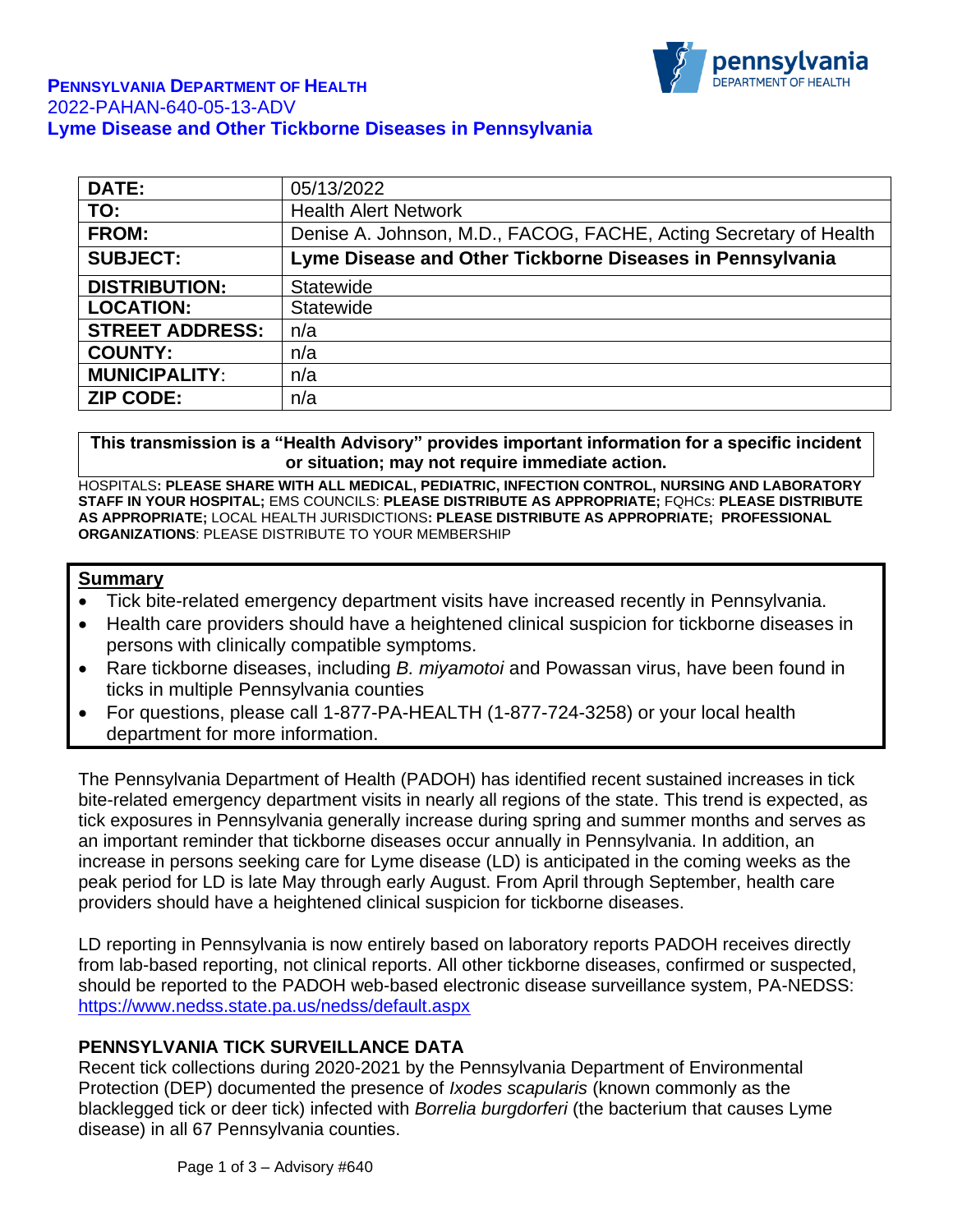# **EPIDEMIOLOGY OF TICKBORNE DISEASES IN PENNSYLVANIA**

In Pennsylvania, LD is the most commonly reported tickborne disease and is usually seen during the months of May through September throughout the commonwealth. Pennsylvania ranked fifth nationally in LD incidence rate (70.3 per 100,000 persons) in 2019. In 2020, 65 of 67 counties in Pennsylvania reported LD, ranging from 0 cases in Juniata and Montour Counties to 310 cases in Chester County. Incidence ranged from 0 cases/100,000 persons in Juniata and Montour Counties to 269.8 cases/100,000 persons in Cameron County. It should be noted that LD was significantly underreported in 2020 due to the COVID-19 pandemic; therefore, case counts are likely significantly higher than reported and cases likely occurred in much higher numbers in all Pennsylvania counties.

Anaplasmosis, a bacterial disease transmitted by deer ticks, has been on the rise in the United States and Pennsylvania. Anaplasmosis cases have doubled nearly every year for the past five years and are now found in almost every county in Pennsylvania. DEP tick studies have found deer ticks infected with *Anaplasma phagocytophilum* in every Pennsylvania county.

Several other non-Lyme tickborne diseases are also reported annually in Pennsylvania, including babesiosis, ehrlichiosis, and spotted fever rickettsiosis. Additionally, human cases of Powassan virus disease, a tickborne arbovirus, were documented in 2011 and 2017-2020. Results from the DEP tick studies conducted during 2019-2021 found additional evidence of Powassan in multiple counties.

Although not yet identified in Pennsylvania, cases of Heartland and Bourbon viruses have been identified following Lone Star tick bites in the United States. Lone Star ticks are established in some areas of Pennsylvania.

Additionally, the DEP tick studies conducted in 2020-2021 found about 1.3% of adult *I. scapularis* ticks in Pennsylvania are infected with *Borrelia miyamotoi*. *B. miyamotoi* was found in ticks in 39 Pennsylvania counties. *B. miyamotoi* disease should also be considered in persons presenting with symptoms of tickborne diseases (TBDs). More information on *B. miyamotoi* disease can be found here: <https://www.cdc.gov/relapsing-fever/miyamotoi/index.html>

# **DIAGNOSIS AND TREATMENT OF TICKBORNE DISEASES**

The CDC has produced a reference manual for health care providers that provides comprehensive information on tick identification, disease distribution, clinical signs and symptoms, laboratory testing, and treatment for the tickborne diseases that are endemic to North America. This manual is freely available at:<https://www.cdc.gov/lyme/resources/TickborneDiseases.pdf>

# **LABORATORY INFORMATION**

The BOL has capacity for LD testing for all uninsured or underinsured PA residents. Other requests will be considered case by case. Since Lyme is endemic, DOH wants to ensure all the commonwealth residents have access to this important testing. Specimens from patients suspected with LD infection may be submitted to the BOL for screening and confirmatory testing of LD. A healthcare provider's order and BOL Lyme Disease testing form (BOL Micro Specimen Submission [Form.pdf \(pa.gov\)](https://www.health.pa.gov/topics/Documents/Laboratories/BOL%20Micro%20Specimen%20Submission%20Form.pdf) must accompany the serum sample. For access to the specimen collection guidance document, contact the BOL at 484-870-6416 or **Idettinger@pa.gov.** BOL employs a twostep serological process consistent with what CDC recommendations. This process tests blood for evidence of antibodies against the LD bacteria. Both steps can be done using the same serum sample.

[Suggested Reporting Language, Interpretation and Guidance Regarding Lyme Disease Serologic](https://www.aphl.org/aboutAPHL/publications/Documents/ID-2021-Lyme-Disease-Serologic-Testing-Reporting.pdf)  [Test Results \(aphl.org\)](https://www.aphl.org/aboutAPHL/publications/Documents/ID-2021-Lyme-Disease-Serologic-Testing-Reporting.pdf)